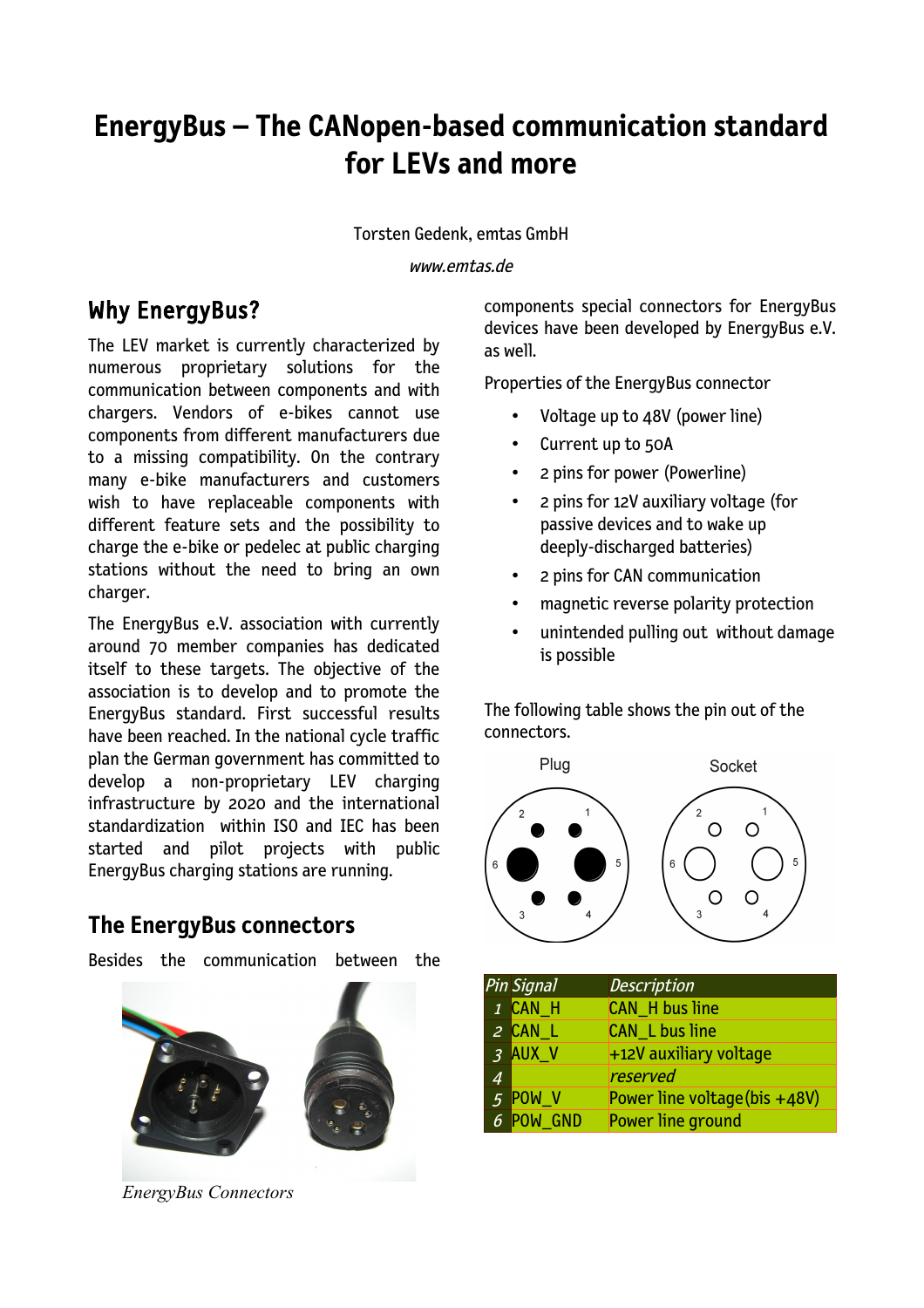## CAN and CANopen

At the beginning of the EnergyBus development it has been evaluated which network protocol fits the requirements of EnergyBus. CAN, LIN, USB, I²C and RS485 have been taken into account, but CAN (Controller Area Network) has been chosen because of its robustness, flexibility and wide-spread use and availability. CAN is currently the dominating communication system in passenger cars and it provides broadcast communication and sophisticated error detection mechanisms. CAN is supported by nearly all manufacturers of microcontrollers and a CAN controller is integrated in most microcontrollers. It is a serial protocol which transmits its signal on the bit level as differential signals between to wires.



#### *CAN signal as seen on scope*

As CAN does not define an application layer protocol there was the need to define one. Instead of developing a new protocol from scratch, it has been decided to use CANopen as a basis for the communication. Therefore the EnergyBus e.V. association started a cooperation with the CAN in Automation association which maintains the CANopen specifications and its device and application profiles.

CANopen is a standardized communication protocol for embedded control networks. Its origin is the automation industry but in the meantime it covers a broad field of applications including railway application, off-road vehicles and special cars e.g. police cars and taxicabs.

The CANopen protocol provide a set of

standardized services to exchange data between devices (nodes) in a network using CAN messages. One of the most important services is the PDO service (Process Data Objects) which allows the transmission of process data in CAN messages without protocol overhead. The SDO service (Service Data Object) provides a random access to all defined parameters of a CANopen device. Additionally the CANopen communication and application profiles define a set of parameters (object dictionary) which have to be available at all CANopen or profile compliant devices. CANopen networks can consist of 127 devices which can be addressed by its node-id. The node-id can be fixed (static or configurable by DIP switch) or dynamically assigned by the so called Layer Setting Service (LSS) which is similar to DHCP service. Device errors or alarms can be signaled in CANopen by so called Emergency messages whose content is also defined by profiles.

#### **CANopen Dictionary**

| CANopen                                                                  | Network using CAN messages<br>for communication                                 |  |  |  |  |  |
|--------------------------------------------------------------------------|---------------------------------------------------------------------------------|--|--|--|--|--|
| SD <sub>0</sub>                                                          | CANopen service to read or<br>write any parameter of a device                   |  |  |  |  |  |
| PD <sub>0</sub>                                                          | CANopen<br>service<br>to<br>transmit/receive process data<br>with high priority |  |  |  |  |  |
| <b>LSS</b><br>CANopen service to dynamically<br>assign a CANopen node-ID |                                                                                 |  |  |  |  |  |
| Emergency                                                                | CANopen service to transmit<br>'alarm' messages                                 |  |  |  |  |  |
| Heartbeat                                                                | CANopen service to signal and<br>monitor operating states<br>_of<br>devices     |  |  |  |  |  |
| <b>NMT</b>                                                               | Network Management services<br>to start and stop devices                        |  |  |  |  |  |
| <b>SYNC</b>                                                              | CANopen service to transmit a<br>cyclic network synchronization<br>signal       |  |  |  |  |  |
| Object<br>Dictionary                                                     | list<br>CANopen term for<br>оf<br>parameters in a device                        |  |  |  |  |  |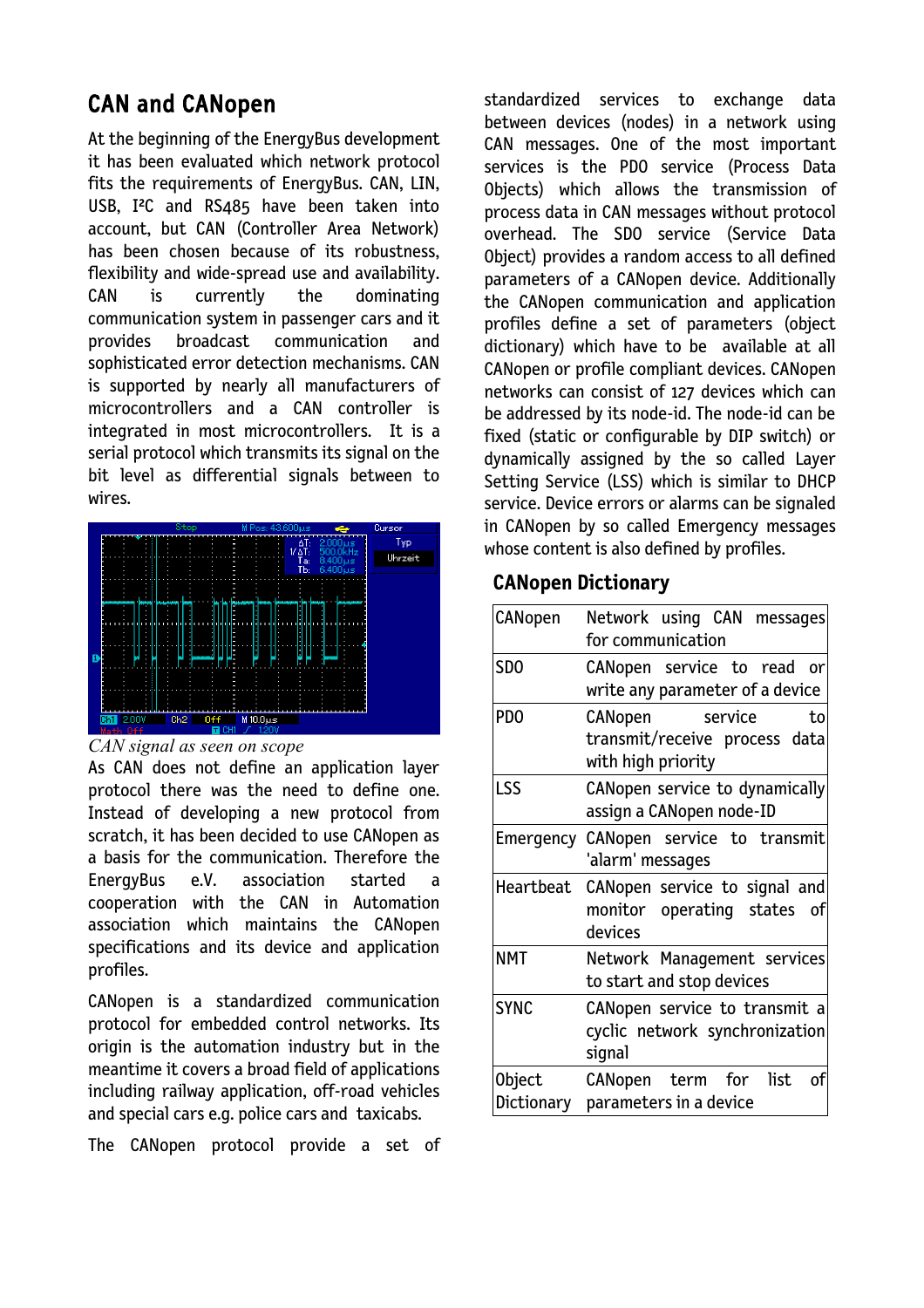## CANopen Application profile

In contrast to CANopen communication and device profiles, the application profiles define a complete application e.g. a LEV where components can be changed without reconfiguration. Application profiles define a fixed set of device properties and behavior and reduce the flexibility of CANopen to the needs of the application. The EnergyBus communication is defined in such an application profile – CiA  $454$  - which is officially called 'Application profile for energy management systems'.

It defines a set of virtual devices with defined properties and configuration parameters. One or more virtual devices can be combined in a physical device. Currently the following virtual devices are specified:

- Battery
- Voltage Converter (Charger)
- Motor control unit (MCU)
- Display (HMI)
- EnergyBus Controller as network master
- Security Device

Additionally the CANopen application profile 454 defines the parameters in the object dictionary, a state machine for each virtual device, the process data which are sent by PDO with their cycle times and further properties. The profile covers further definitions for Emergency messages and it defines the use of dynamic node-id assignment by LSS and the maximum number of virtual devices.



EnergyBus devices are distinguished in active and passive devices. Active devices like the batteries, the chargers and the motor controller are connected to the power line. The passive devices instead are only powered by the 12V auxiliary voltage.

The profile additionally defines a bit rate of 250 kbit/s for CAN and recommends a CAN transceiver according to ISO 11898-5 – high-speed with low-power-mode. The new ISO 11898-6 transceiver with selective sleep functionality can be used as well.

## Example: Battery

All EnergyBus devices must provide the following parameters (objects in CANopen terms) and allow access to them via EnergyBus:

- supported virtual device
- device status
- device capability
- rated voltage
- control word

A battery must additionally support all mandatory parameters for active devices:

- maximum continuous input current
- maximum continuous output current
- maximum and minimum voltage
- allowed peak value for input current
- allowed peak value for output current
- actual voltage and current values
- request of voltage or current limitation

And there are finally battery specific objects:

- type of battery
- actual capacity
- rated capacity
- temperature
- cell voltages and currents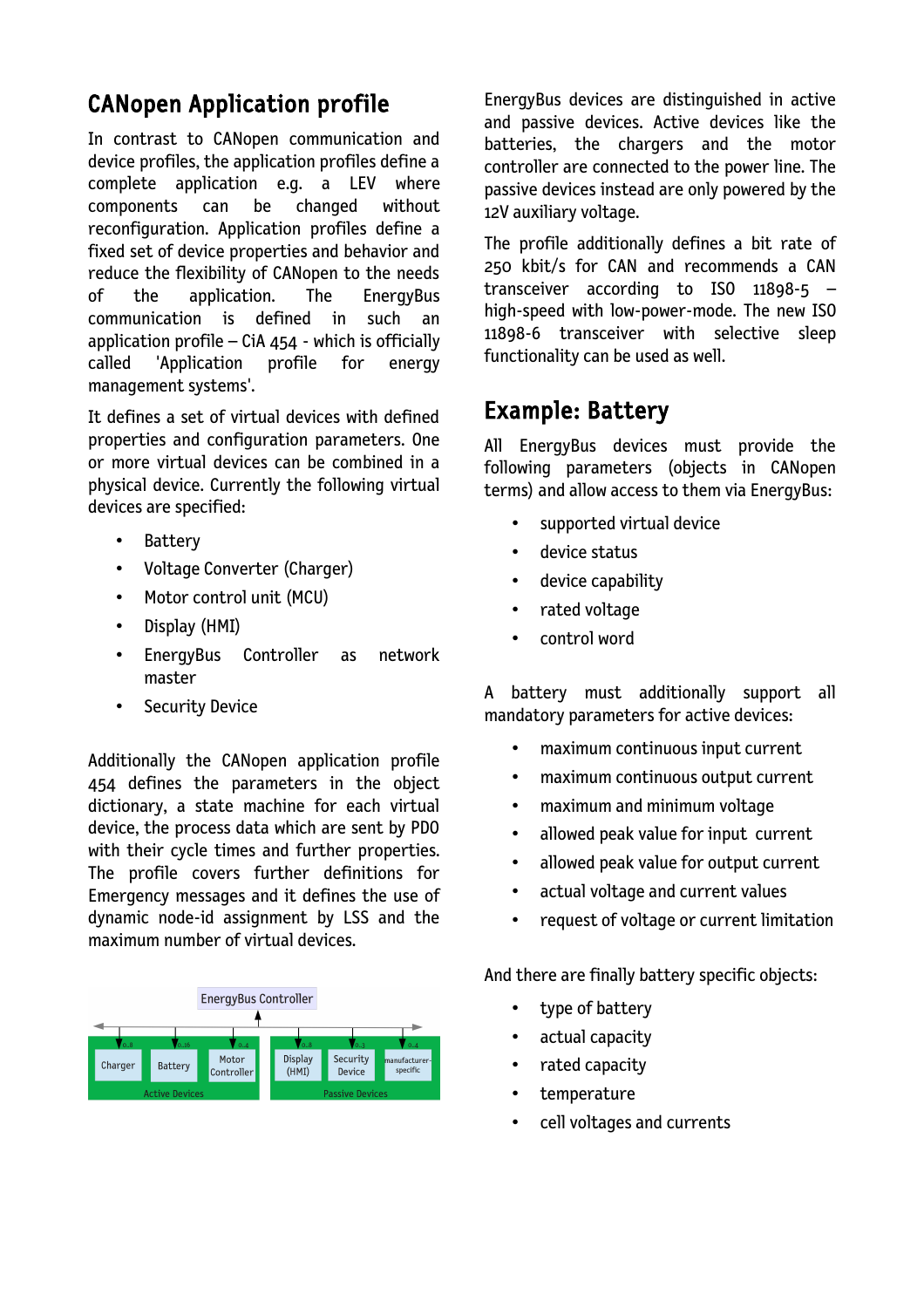The EnergyBus specification additionally defines several optional parameters for each component. For batteries these are e.g. a deep discharge counter, a short cut counter, an over-temperature counter or a total Wh output counter and other objects. These optional parameters can be implemented by battery manufacturers to provide a history of the battery for after-sales service.

The firmware for the battery is mostly integrated in the battery management system and has to implement the following state machine as defined by the EnergyBus specification:



*Battery State Machine*

This state machine ensures that the battery is only attached to the power line if requested by the EnergyBus Controller.

The advantage of the EnergyBus standardization is that all EnergyBus compliant batteries (and other components) provide the same parameters and can be configured in the same way, so public charging stations will be able to charge different batteries from different manufacturers and EnergyBus tools will be able to communicate with all EnergyBus components.

Furthermore there can be more than one battery in an EnergyBus network and thus it is possible to connect a second battery to a pedelec to increase its range. Thanks to the standardized communication the connection can be realized without difficulties.

The application profile also defines a PDO mapping for each virtual device. For a battery these CAN messages have a defined structure and content depending on the number of the battery in the network which is assigned dynamically by the EnergyBus Controller, if more than one battery is present in the network.

| <b>CAN-ID</b>                   | <b>Byte 1</b>              | Byte 2 | Byte 3                                                          | Byte 4                 | Byte 5                              | <b>Byte 6</b>                | Byte 7                                          | Byte 8 |  |  |
|---------------------------------|----------------------------|--------|-----------------------------------------------------------------|------------------------|-------------------------------------|------------------------------|-------------------------------------------------|--------|--|--|
| 192h                            | Device status<br>word      |        | Device request<br>dynamic current dynamic current<br>limitation |                        | Device request<br>output limitation |                              | Device request<br>dynamic voltage<br>limitation |        |  |  |
| 292h                            | Device actual current      |        |                                                                 |                        | Device actual voltage               |                              |                                                 |        |  |  |
| 392h                            | Actual battery Wh capacity |        |                                                                 | battery<br>temperature |                                     | relative battery<br>capacity |                                                 |        |  |  |
| CAN-IDs for TxPDOs of battery 1 |                            |        |                                                                 |                        |                                     |                              |                                                 |        |  |  |

### EnergyBus Controller

The EnergyBus controller (EBC) is the central CANopen and control master in the EnergyBus network. The tasks are the assignment of node-ids by Layer Setting Services and the configuration of the devices by SDO. Additionally it performs a compatibility check for each device and the power line is only enabled if all devices signal that they are able to handle the provided voltage. Another task of the EBC is monitoring of all devices and reactions on device errors or loss of devices.

The virtual device EnergyBus Controller can also be implemented together with other components in one virtual device. For pedelecs the EBC will mostly be combined with the motor controller (MCU) in one physical device. Another use case is the implementation of EBC in a charger. In this case the EBC shall only be active, if it is the only EBC in the network.

From the CANopen point of view the EnergyBus Controller has to implement the following functionalities: network master, dynamic object dictionary, LSS master with FastScan, SDO client, Emergency consumer, Heartbeat consumer, PDO producer and consumer and additionally a SYNC producer with 100ms cycle time.

## Extensions for isolated power grids

Isolated power grids can be found e.g. on solar-powered isolated farms in remote regions. The Fraunhofer institute for Solar Energy Systems(ISE) had started with the standardization of the energy management of